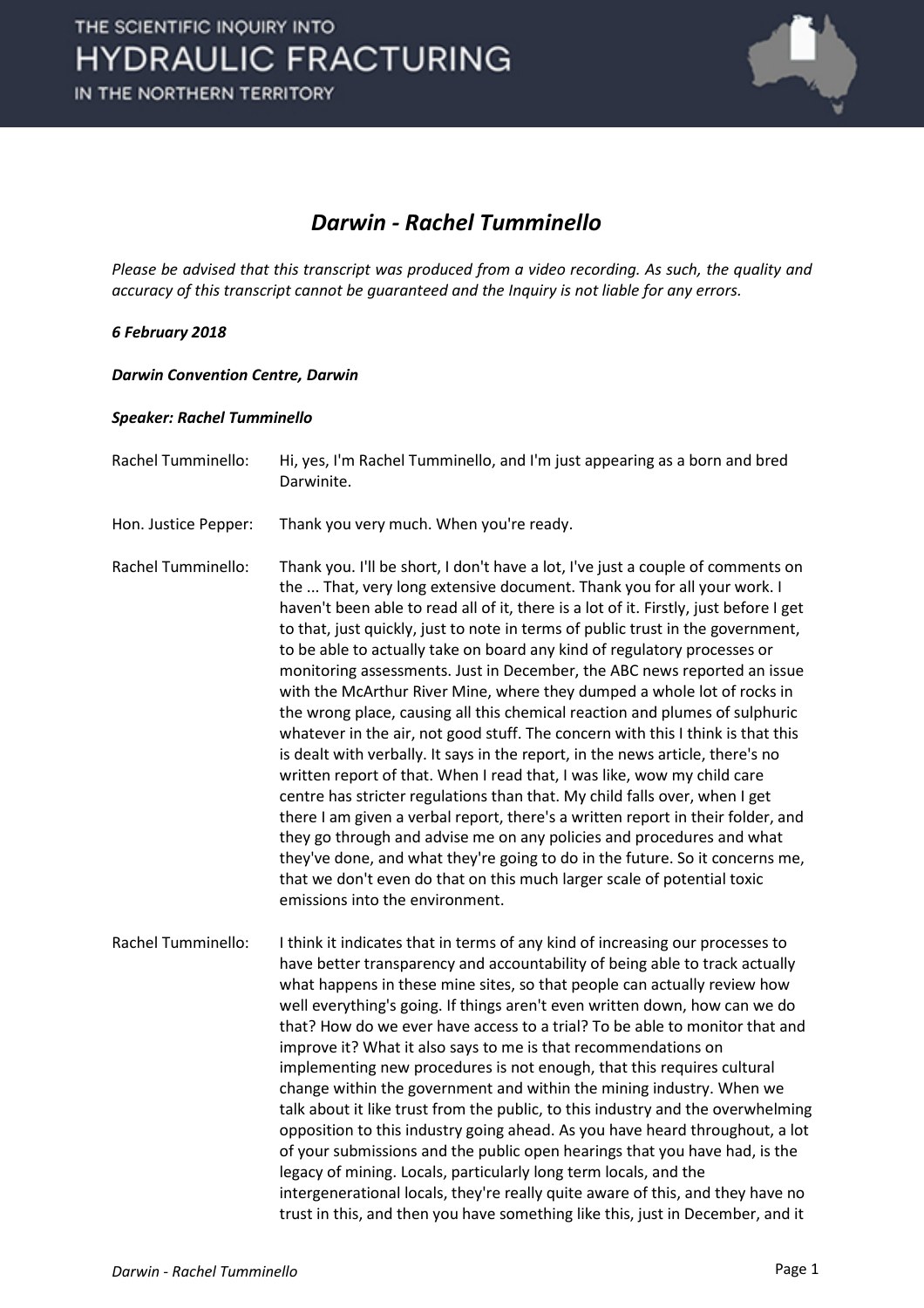IN THE NORTHERN TERRITORY



says we're not ... It questions the capability of this even being able to happen. This kind of cultural change being able to occur between our governments and mining companies and communities working together.

- Rachel Tumminello: Onto the points, just a couple of minor points, well, as in not big extensive ones like Naomi's submission covered. I found it a little bit difficult to balance how you used some of the literature, so sorry, directly referring to the chapter on social impacts.
- Hon. Justice Pepper: Thank you.

Rachel Tumminello: Yup. Probably should have said that at the front. Let me put my glasses on. On page 74 there was a little bit of emphasis on the potential benefits to come.

- Hon. Justice Pepper: Sorry, which page was that?
- Rachel Tumminello: Page 274.

Hon. Justice Pepper: Page 274, thank you. Yes, go ahead.

- Rachel Tumminello: There's an emphasis, or I read it, the way it comes across to me in terms of balance, how you ... How things are talked about in the sentences, how many arguments are made, that I read this as there's an emphasis on the potential benefits to come on local children being able to return home with uni degrees to find work in their local areas. That's a reference, that comes from a reference that is used. I looked up that reference and I was disturbed to read it's actually a statement made by Queensland member of parliament, in a house of representative. I don't know what the stats were to support his statement, and I find that the heavy emphasis on that potentiality is unwarranted without any kind of statistical support for that.
- Hon. Justice Pepper: Which footnote are you referring to?
- Rachel Tumminello: Sorry?

Hon. Justice Pepper: Sorry, again, just so I can track this down later, which footnote are you referring to?

- Rachel Tumminello: Oh yes sorry, I have written that down. I think it's 32?
- Hon. Justice Pepper: Thank you, great.
- Rachel Tumminello: Yup.
- Hon. Justice Pepper: Okay, thank you.
- Rachel Tumminello: It comes from the Queensland Gas Fields Commission 2017, which when I finally got that down, I had to look around for the references. When I looked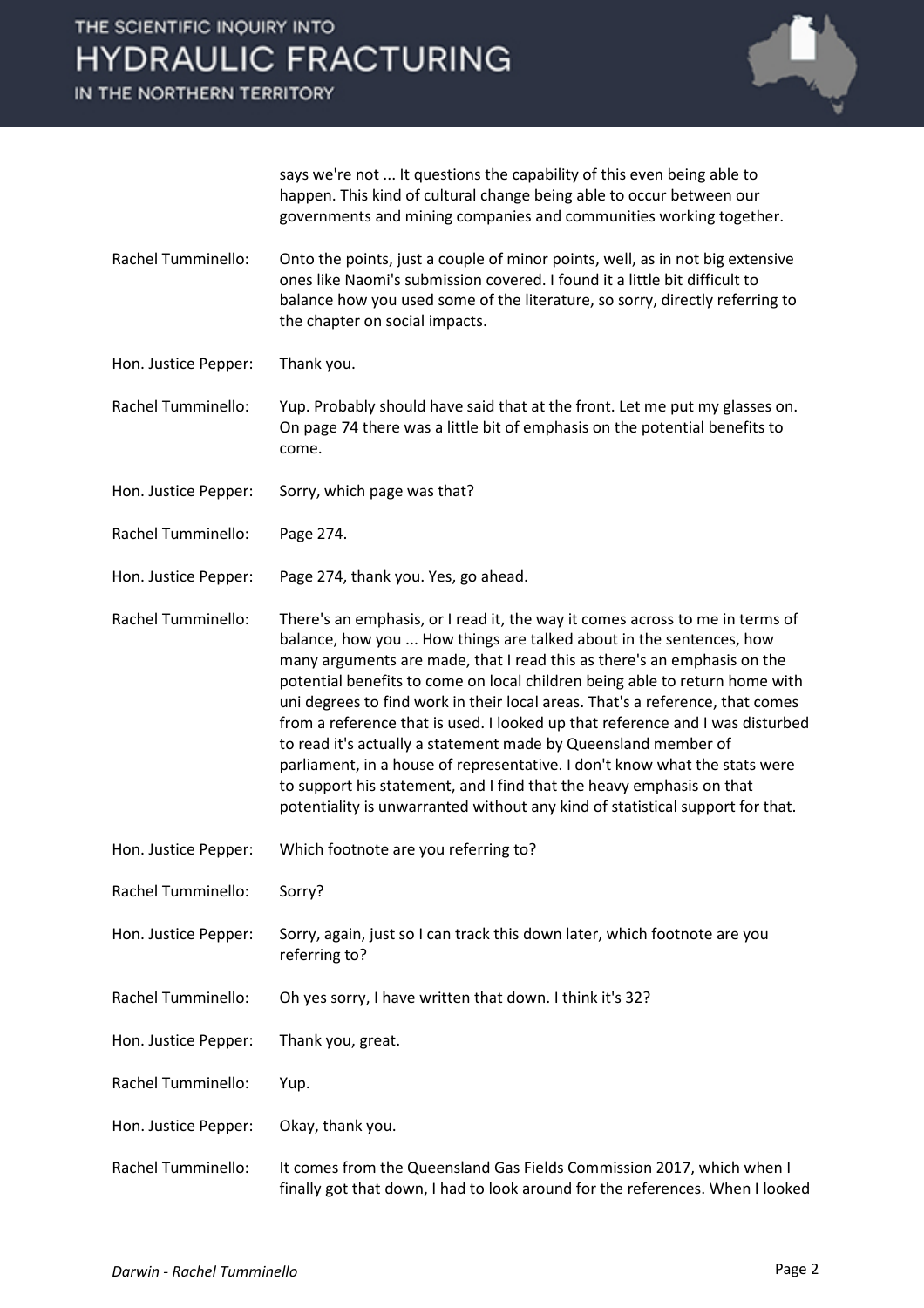IN THE NORTHERN TERRITORY



at that report, it's actually just a ... It's like a statement made by the minister. It doesn't refer to any actual kind of data.

Hon. Justice Pepper: No, thank you. We'll chase that down.

Rachel Tumminello: And then on page 278, there's a use of Normand. A reference Normand 2016, it's near the top of the page. I didn't write the number of that one down, but it's up at the very top of the page. Which suggests ... Used this paper to suggest this industry can provide unique opportunities for younger generations and remote communities. So I looked at that reference, and in actually fact, that paper highlights that there is a disconnect between what mining companies say they're going to do in employing local people and the stats of what they actually do. Also too, this reference is very specific to indigenous populations. I'm a bit concerned that there is this implication that can be used more broadly to say younger generations, I think it's a little bit disingenuous. The reason I call out these things is because, when you return to the earlier chapter, sorry, it's very difficult when you're trying to look at the social impact stuff because they need to connect across everything, it's hard to track everything across the ... You have to organise it somehow, it just means it's not always in ways that you can follow. This is the chapter on health impacts, I think it is?

Hon. Justice Pepper: Chapter 10, yes.

Rachel Tumminello: Yup, okay, I can't find the page here. On page 240, when we talk about the impact on social cohesiveness, mental health and well-being. What it says here is that it's been unable to find any potent evidence that supports an evaluation of the magnitude of this risk. I'm not quite sure what that means because, sure, there's actually very little research on it, and that's actually a very major issue. I'm not quite sure what the implication of that is, in just saying well we can't really find it. Also too, that panel further notes that some of the submissions from industries suggest more positive effects on well-being, it says here that with improved employment opportunities, improved social benefits and facilities, etc. When you come back to the social impact assessment, you can see that the final sentence has been picked up in an attempt to make an argument for improved local employment. I think it's rather tenuous, I think it's kind of quite optimistic and not really grounded in a lot of matched data. I find the lack of dealing with effect that there is going to be, that there is already, fracking industry is already started, it doesn't start when the world's going, we're already in it now yes? There is a particular social, psychological impact, and I think that that's really critical. I know a lot of the submissions because I actually read a lot of them, because they're actually really interesting.

Hon. Justice Pepper: Good.

Rachel Tumminello: That the connection to land and identity is really critical. That kind of underscores who we are as people, and I don't know, I'm sorry I don't know the background of all of you, I don't know who of you are Territorians or not, or where you come from.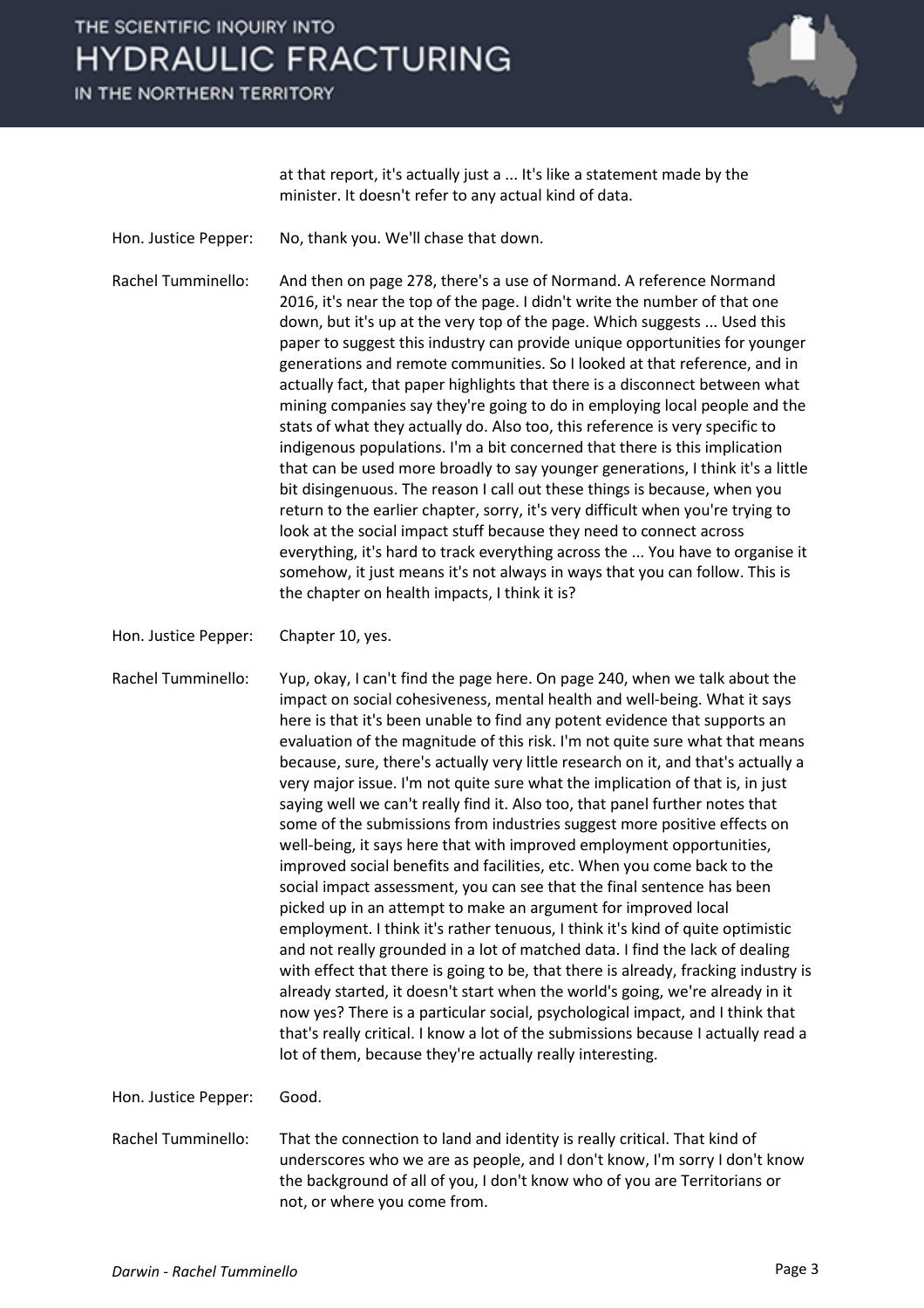IN THE NORTHERN TERRITORY



| Hon. Justice Pepper:      | It's all, all that information is on the website, the CV's for all of the panel.                                                                                                                                                                                                                                                                                                                                                                                                                                                                                                                                                                                                                                                                                                                                                                                                                                                                                                                                                                                                                                                                                                                          |
|---------------------------|-----------------------------------------------------------------------------------------------------------------------------------------------------------------------------------------------------------------------------------------------------------------------------------------------------------------------------------------------------------------------------------------------------------------------------------------------------------------------------------------------------------------------------------------------------------------------------------------------------------------------------------------------------------------------------------------------------------------------------------------------------------------------------------------------------------------------------------------------------------------------------------------------------------------------------------------------------------------------------------------------------------------------------------------------------------------------------------------------------------------------------------------------------------------------------------------------------------|
| <b>Rachel Tumminello:</b> | Yes, unfortunately I read that last year and I don't remember it.                                                                                                                                                                                                                                                                                                                                                                                                                                                                                                                                                                                                                                                                                                                                                                                                                                                                                                                                                                                                                                                                                                                                         |
| Hon. Justice Pepper:      | Fair enough.                                                                                                                                                                                                                                                                                                                                                                                                                                                                                                                                                                                                                                                                                                                                                                                                                                                                                                                                                                                                                                                                                                                                                                                              |
| <b>Rachel Tumminello:</b> | A lot of Territorians, whatever they're cultural backgrounds, but long term<br>Territorians were quite a breed, as I'm sure many people are in many places.<br>Identity is what underscores human being and social cohesiveness and how<br>we do things. When people are saying that we're concerned about what this<br>is going to look like, without even talking about the risks of the water<br>contamination, what this is going to look like across the NT, and not even<br>what it's going to look like, but what we might know, even if we can't see it<br>because we might not live in that particular area, that is a real erosion of<br>who we are as Territorians. It's a real erosion of who the territory is in<br>relationship to Australia. I realise that this is really difficult to explain and<br>difficult for you to even incorporate, given the focus in terms of regulatory<br>and risk mitigation, and things like that. We're talking about really<br>fundamental issues here, and who we are as people. I can't emphasis<br>enough that that underscores everything, and it's really important.<br>You have mentioned that it does threaten or raises issues for an entity and |
|                           | things like this, but I'm social science, that's my background. For me, the<br>social comes before the technological. It's about my priorities, obviously,                                                                                                                                                                                                                                                                                                                                                                                                                                                                                                                                                                                                                                                                                                                                                                                                                                                                                                                                                                                                                                                |

social comes before the technological. It's about my priorities, obviously, potentially different. I realise that some people will say that we can't have social if we don't have economic, and if we don't have jobs and money and things like that, but what is not being addressed, because it's not your remit and that's perfectly fine, is that there are many other opportunities for creating economic boom in the NT and we could be looking forward into different industries than what we currently have, than this option, and that this option is particularly damaging to other industries. I know that you've seen a lot of reports on that, the potential damage this industry is going to cause to pastoralist, to tourists, which is also under reported, and I realise you also note that there isn't actually a lot of research on that. Tourism operators are really concerned about this. You go down to the Mitchell street backpackers and you talk to all of these people. The NT has an incredible reputation and is revered in so many countries, people flock here from all over the place, especially Europe that has lost so much of the natural environment. They come here for the wildness, they come here for this idea of who we are.

And broad scale fracking is going, or hydraulic fracking is going to destroy that. So we are thinking long term, we're not thinking what's our income for the next twenty years, we're thinking, who are we going into the future. And when people are concerned about climate change, we're talking 80 years, we're talking 100 years, we're talking 250 years. The people who are really concerned are thinking big. That's what we need to do, and I'm sorry that it's not in your terms of reference, but I have to express that because it's how we're going to survive into the future, and who are we going to be. We want to be healthy, and whole and in a beautiful environment, engaged in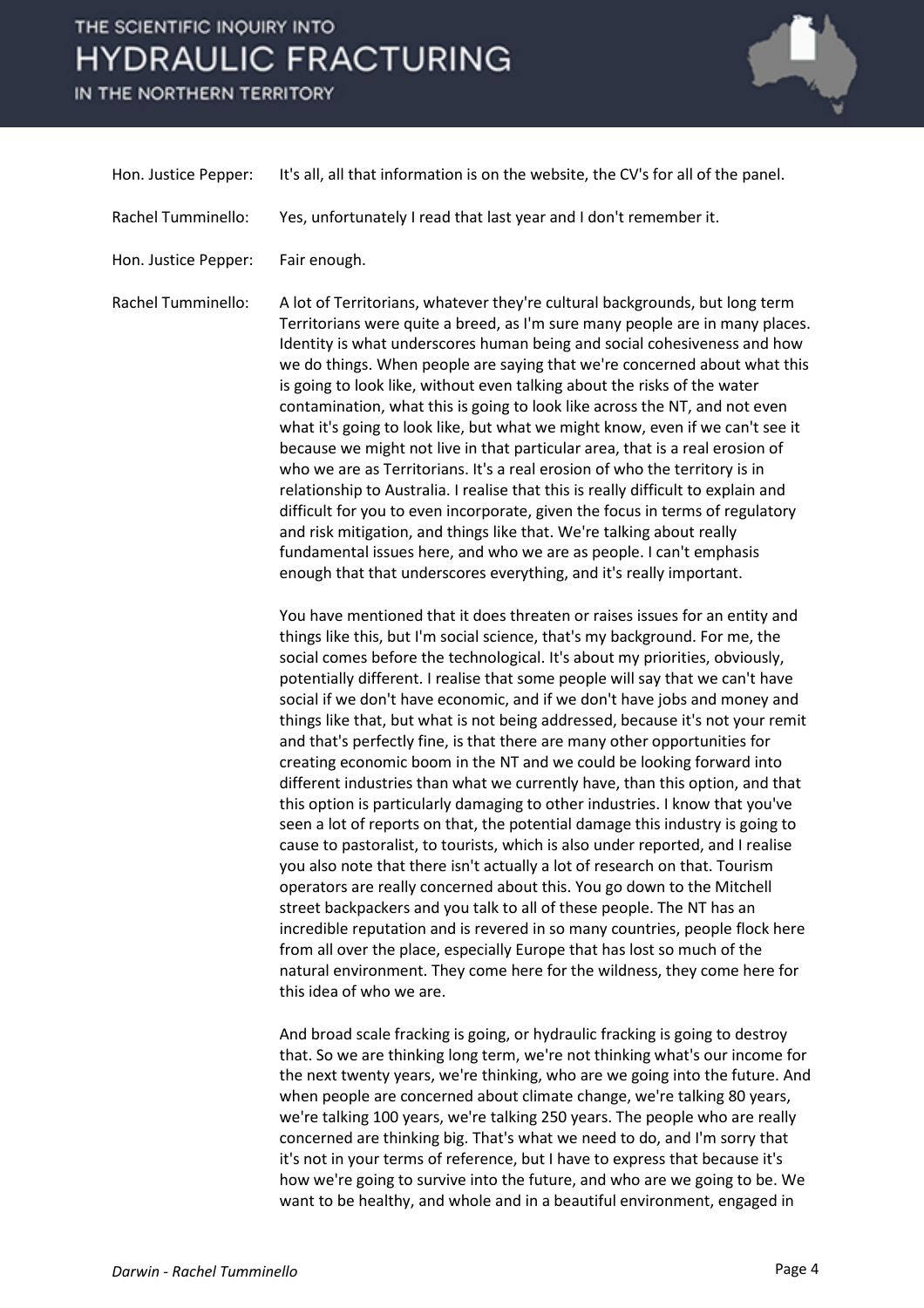IN THE NORTHERN TERRITORY



industries that are supported and forward thinking, and that build communities, that build cohesion. I didn't actually plan that rant, sorry.

- Hon. Justice Pepper: It was very insightful, thank you.
- Rachel Tumminello: No worries. One last point, sorry I hope I haven't gone over time, because that was not timed. Page 280, so back in the social impact section. There again, it's about this balance in here, and I understand your role is to look for a balance and objective viewpoint, and that's great. But I did find that there was an emphasis on the people who felt ... there was a discussion on that page about people's reactions to this process and how people were feeling disempowered and threatened because either they were for fracking and felt like those people against them, or discriminating against, or whatever, either direction, do you get what I mean?
- Hon. Justice Pepper: We'll look it up, yep.

Rachel Tumminello: There is a phrase here that I found interesting called these anti-fracking activists. I'm not entirely sure what that means, given that I'm just a member of the community and most people I know who are quite antifracking aren't activists, we're actually just people in the community, and who are highly disturbed by this. We don't always know what to make of it. It doesn't matter if you have wonderful regulation if one well breaks out of ten thousand, then that well is over an important aquifer, what does that mean? Is it cumulative impacts of toxins? I'm not saying I know that, I'm just saying. Also that your own stats on the submissions, that you provide at the beginning of that section, really state the significant majority of submissions were highly concerned and probably phrased as not really supportive of fracking. Yet, your emphasis in those discussions how the people against fracking are really kind of like causing problems. Now I know you don't state that ...

Hon. Justice Pepper: Not we don't.

Rachel Tumminello: I understand Doctor Pepper, sorry Justice Pepper but it's about how you read it. It's about the perception and implication of the people reading it. When I read this, I felt the impression was that people who were concerned about fracking were actually causing problems. A lot of the recommendations about increasing the social licence and that is all about getting us on board, as opposed to how we can co-govern this kind of issue. It also fails to acknowledge, and maybe it's because it wasn't in the submissions and therefore completely fair enough, but it does fail to address the fact that the mining companies offer an extreme amount of disinformation to the public. This has been reported in the community forums, I myself have seen their banners and signs up at the shows, where they have banners saying oh we've been doing mining for years and it's all great. Really kind of quite disingenuous information. But I'm not here to attack mining companies, I'm here to say that I feel like there needs to be an equal balance in how we talk about these things. I feel like I'm in a debate, on five minutes.